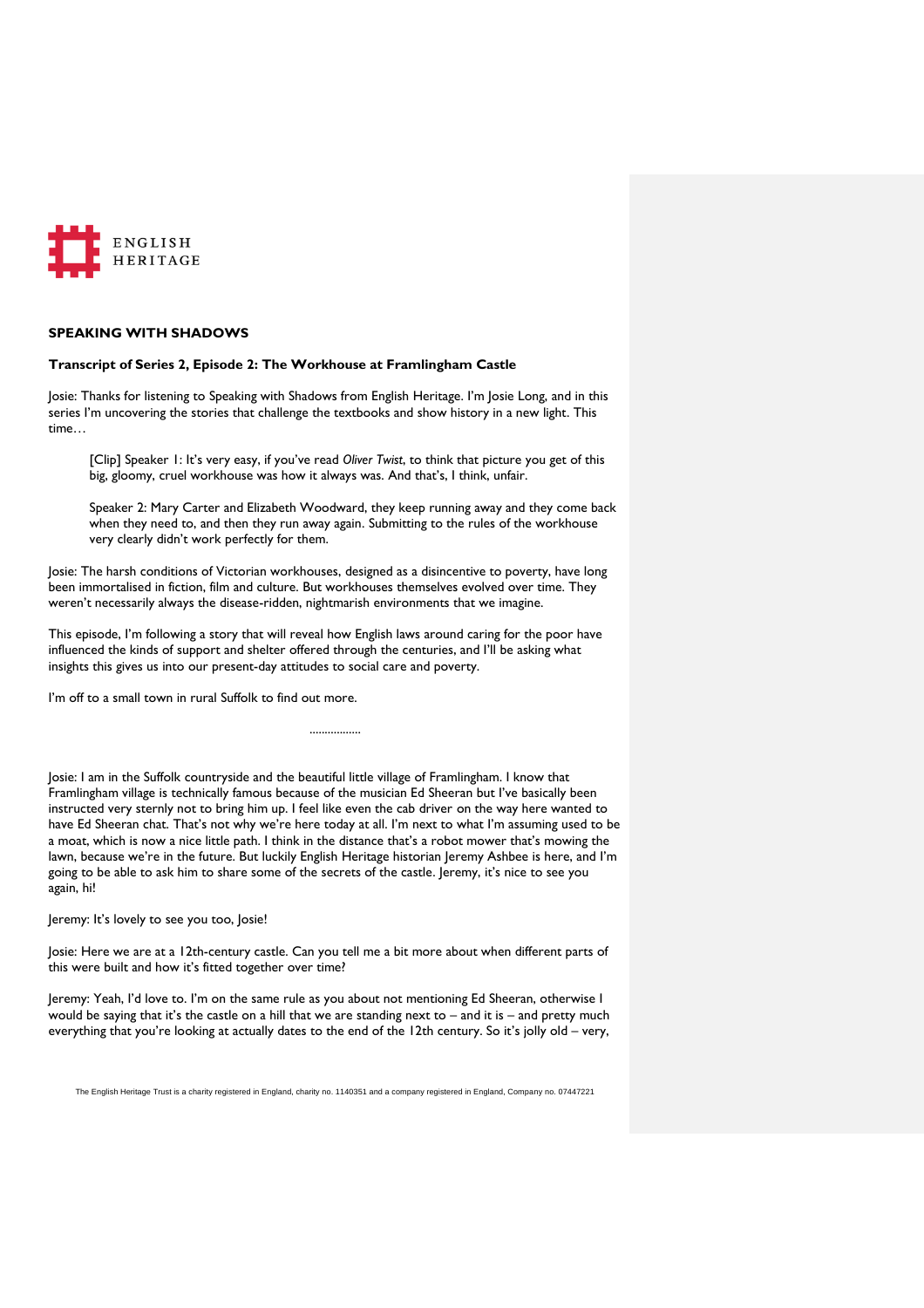

very high stone walls. It belonged to the Earls of Norfolk – the Bigod family – and when you get into the middle of the 16th century the last load of people here – the Howard family, who were some of the poshest and most scary courtiers in the reign of Henry VIII and his court. So, you know, so far so grand. Then, thereafter, suddenly, having been this powerhouse, in the second half of the 16th century everything starts to change. And that's the story that I think we're going to be talking about quite a lot later on: this contrast between this place of grandeur and authority in the Middle Ages, and then completely different afterwards, from the richest of people to the poorest of people. So let's go inside the castle and then you'll understand a bit more.

Josie: Fantastic.

Josie: So, Jeremy, obviously we've got the walls of the castle that to me feels like one era, and then just inside there's this whole other set of buildings that look to me to be much later. Could you talk to me about what we're seeing and what's going on?

.................

Jeremy: Yeah, you got it, it's absolutely right. So we're inside the castle courtyard. You're looking at the inside face of the wall, and that's all 12th-century stuff. So it's a complete circuit all the way around, it's got 13 towers standing up very, very high with battlements on the top. That's all from the Middle Ages. There are two buildings still inside and they're not from the Middle Ages – they come from a later phase. There's one building that's in red brick – we now call that the Red House for reasons that hopefully will be fairly obvious – and then running at right angles to that, standing with its back, actually, to part of the medieval curtain walls, a much bigger building built in stone. And those buildings, as you say, they're not medieval in style or anything else like that. They actually date to the 17th and 18th centuries.

Josie: Obviously this is the site of a lot of power in Tudor times – and then it's not. Can you tell me about what these buildings represent and how that happened, sort of how that shift happened?

Jeremy: Yeah, these stories tell us of cataclysmic social change, a whole variety of things, all lots of things that are going on around the same sort of time. Henry VIII famously affects the whole of England by dissolving the monasteries. And one of the consequences of that – and it was talked about at the time – was that the monasteries had operated some kind of social care, that they were providing charity and education for people that needed it, and suddenly that wasn't there anymore. So in the second half of the 16th century, lots and lots of efforts are made to try to make up for this and that comes to a head in 1601, during the reign of Elizabeth I, in what we call the Poor Law.

Josie: I have heard of the Poor Laws. I think in my mind they're really linked with cruelty.

Jeremy: So, Josie, what we're really talking about at the moment is the Elizabethan Poor Law, but what you are thinking of – and loads of people think about this when they think of workhouse – is something comes much later. This is the 1834 Poor Law, which is completely different in character, because the Poor Law, with some changes, actually continues from the Elizabethan period right up until the 19th century.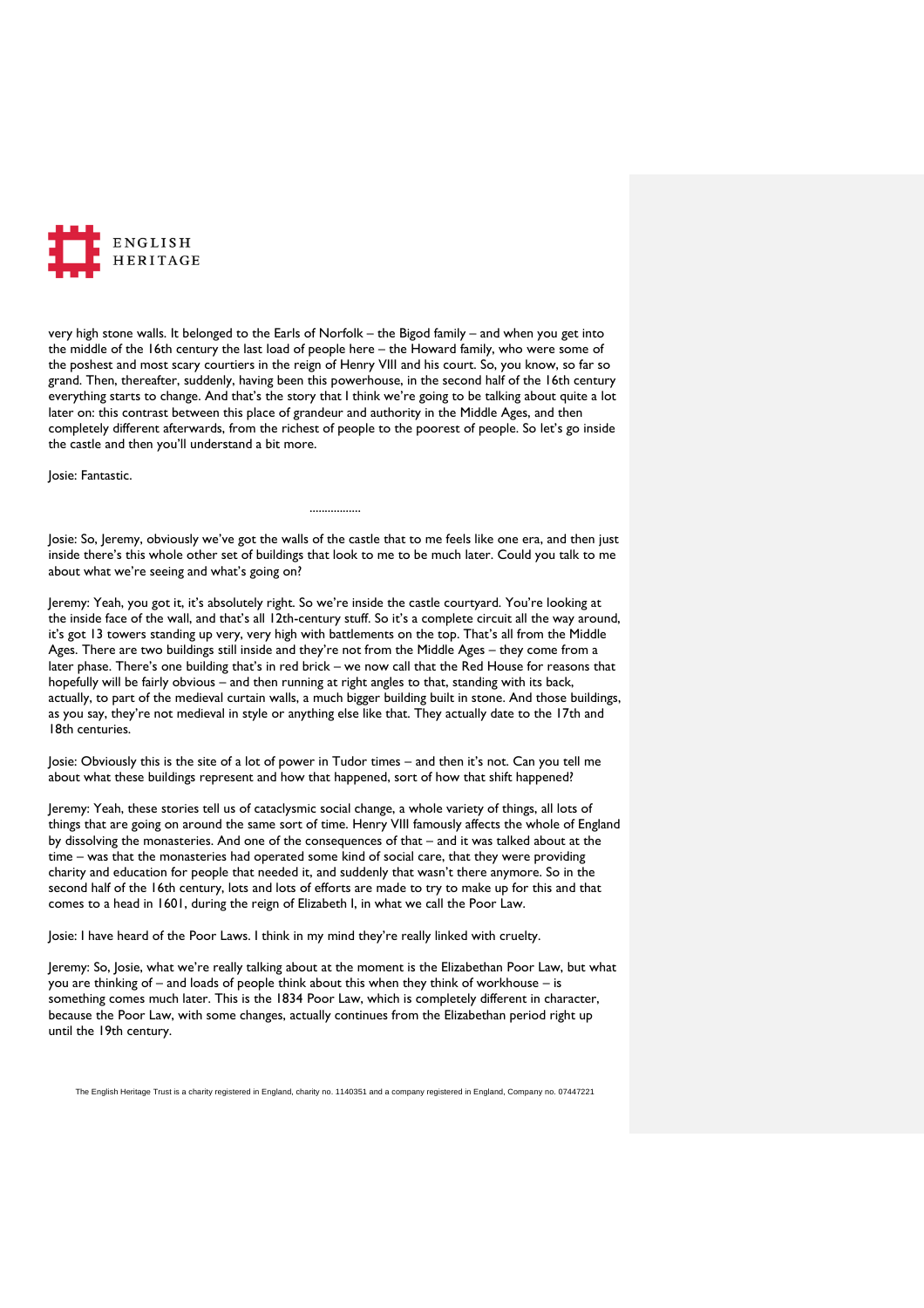

Josie: So what happened under the Elizabethan Poor Law?

Jeremy: What the Poor Law does is it creates three classes of people and it defines them in relation to their attitude to work and their capacity to work.

Josie: So they split people up into three categories. What were those three categories?

Jeremy: Well, there's different terms that are used for them. If you like to, you can think of the 'idle poor', which are the people who could work but aren't going to. They're vagabonds.

Josie: Vagrants.

Jeremy: They're vagrants.

Josie: Flâneurs.

Jeremy: Yeah, and they go off into the houses of correction, or Bridewell's. There are the 'impotent poor', the people who actually really couldn't do anything, and they go into almshouses or poorhouses. And then there's this third group – and they are the people that Framlingham Castle comes to be particularly associated with – who are the people who could work and they are given something useful and remunerative to do here.

Josie: So where do these buildings at Framlingham fit into the story?

Jeremy: Jump to the 17th century, and enters onto the stage this quite remarkable man, Sir Robert Hitcham, who's got a really interesting backstory. He doesn't come from high society. He's a local boy who was born in the village of Levington, not that far away from here, from Suffolk, and he's the son of a yeoman farmer who's not doing very well. But Robert Hitcham is clever. He has an education and he reaches the top of his profession. He is the attorney to Queen Anne – that's the wife of King James I. He becomes the Serjeant-at-law to Charles I. You know, this is really, really big stuff. He is an MP. He is obscenely wealthy. And he buys in 1635 for  $£14,000 -$  which is a disgusting amount of money - a castle. He buys a slightly derelict castle, it must be said, Framlingham Castle. He dies the next year.

## Josie: Oh no!

Jeremy: He dies in 1636 without heirs. And Robert Hitcham leaves this very, very complicated will, and inside this castle where there's all these falling-down Tudor-y buildings, he says, 'Okay, help them on their way. Knock them down and do something useful with it. Put up this building inside the castle where the people who can work but haven't got work at the moment can come and get what they need to do stuff.' So that's spinning wheels, maybe, or other stuff, or agricultural implements. Crucially, they're not going to live here. This is just sort of where the hub is. It's the place where their relief is administered, with food or with money or with clothing or with fuel for them to live in. And that is what Hitcham says.

Josie: Wow.

The English Heritage Trust is a charity registered in England, charity no. 1140351 and a company registered in England, Company no. 07447221

**Commented [EM1]:** 8:33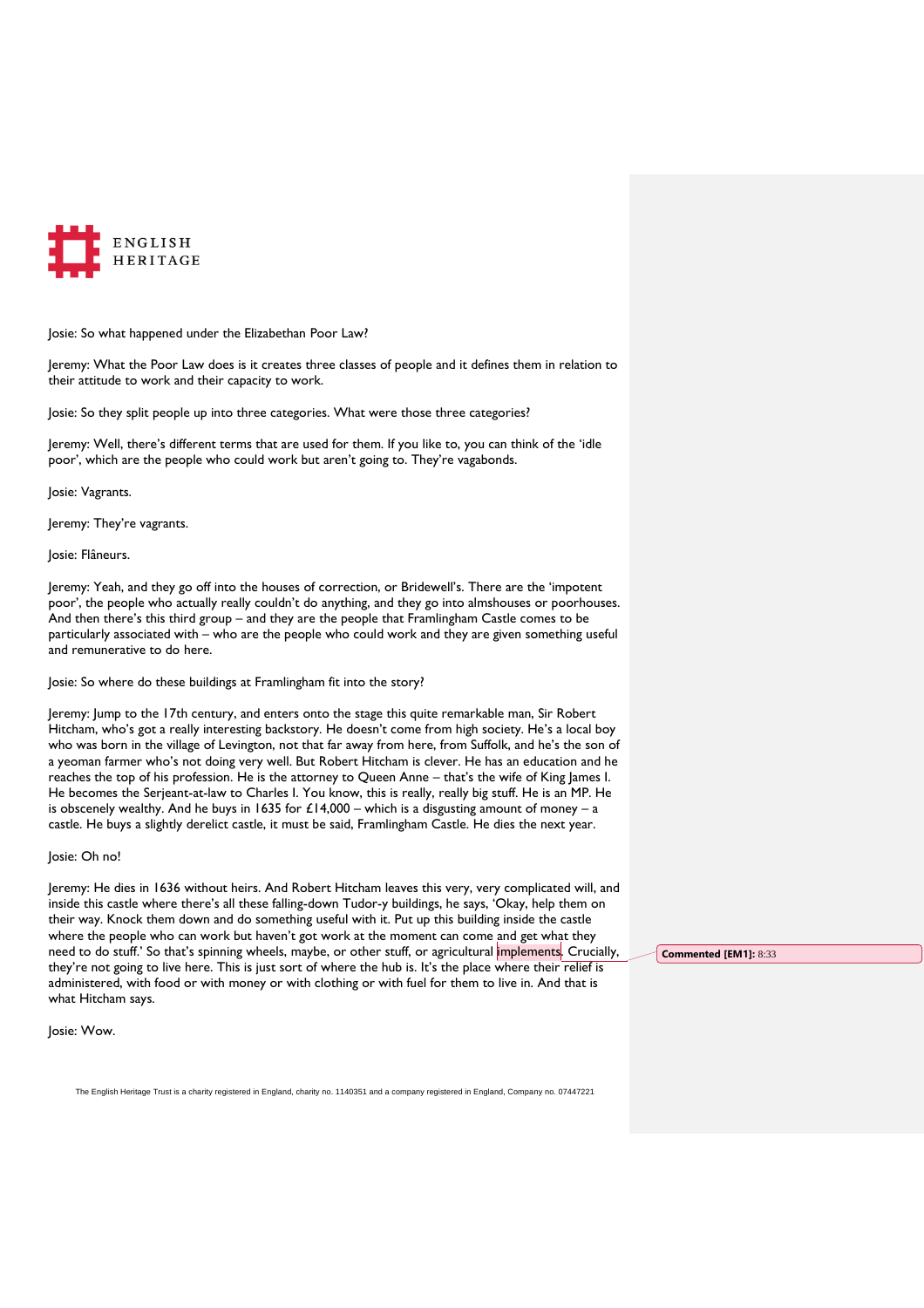

Jeremy: It took them until the 1660s to do something about it at Framlingham and it's at that point that Hitcham's charity builds the building that we're looki]ng at here, the Red House, at one end of the castle, and that's the quite small building that you can see now.

Josie: Right, so Framlingham is known as a workhouse, but I've also heard the term 'poorhouse'. What's the difference there?

Jeremy: For some times 'workhouse' and 'poorhouse' were almost interchangeable, but 'workhouse' is a better term because it's actually, as I say – this wasn't residential when Hitcham's charity initially set it up. It was just a place to set the poor on work. And actually for quite a lot of the period when we're talking about this, it's described using other terms like 'the house of industry', which is a scarysounding term. But actually it's quite right.

Josie: It's quite exciting to think of it as quite a radical project, from somebody who didn't come from money deciding to try and do as much as he could to improve people's lives.

Jeremy: Yeah, I think that's right.

Josie: Can you tell me a bit more about the building next to the Red House?

Jeremy: So what Hitcham's charity first builds in the 1660s is just the Red House, which is quite small. Standing at a right angle to that is a much, much bigger building built in stone. Now, this is built in 1729 and, crucially, the whole regime of workhouses in the country was beginning to change at that point. There is a piece of legislation that beginning the 1720s called the Knatchbull Act, named after the person who first put it together, and they introduced what they call a workhouse test, which is to say that in order to get the relief, you actually had to submit to a different regime. And that regime now required you to be resident inside the workhouse. As well as working here, you live here. You become part of the community and you abide by the parish's rules. You submit yourself to that discipline, and that really is the term that you have to use about it. So it's a bit of a hardening of attitudes that's starting to create a different regime at this point in the 18th century.

Josie: Oh yeah, that does make quite a difference, having to actually live here and be institutionalised like that. What do we know about what life was like in the workhouse? Did we have records at all?

Jeremy: We do have records of it, particularly, as I say, from the last years before it tips over – the whole regime tips over into the sort of Victorian Dickensian workhouse regime that we know much, much better. And for that, let's go into the Red House and we'll talk about some of the people and what they did when they were living here.

Josie: Framlingham's workhouse history spans the centuries, and it proceeds the dark age of the Victorian workhouse and the harsh and inhumane conditions that we associate with them. I'm really curious to know more about what life was like in this workhouse when it seemed to run humanely and

.................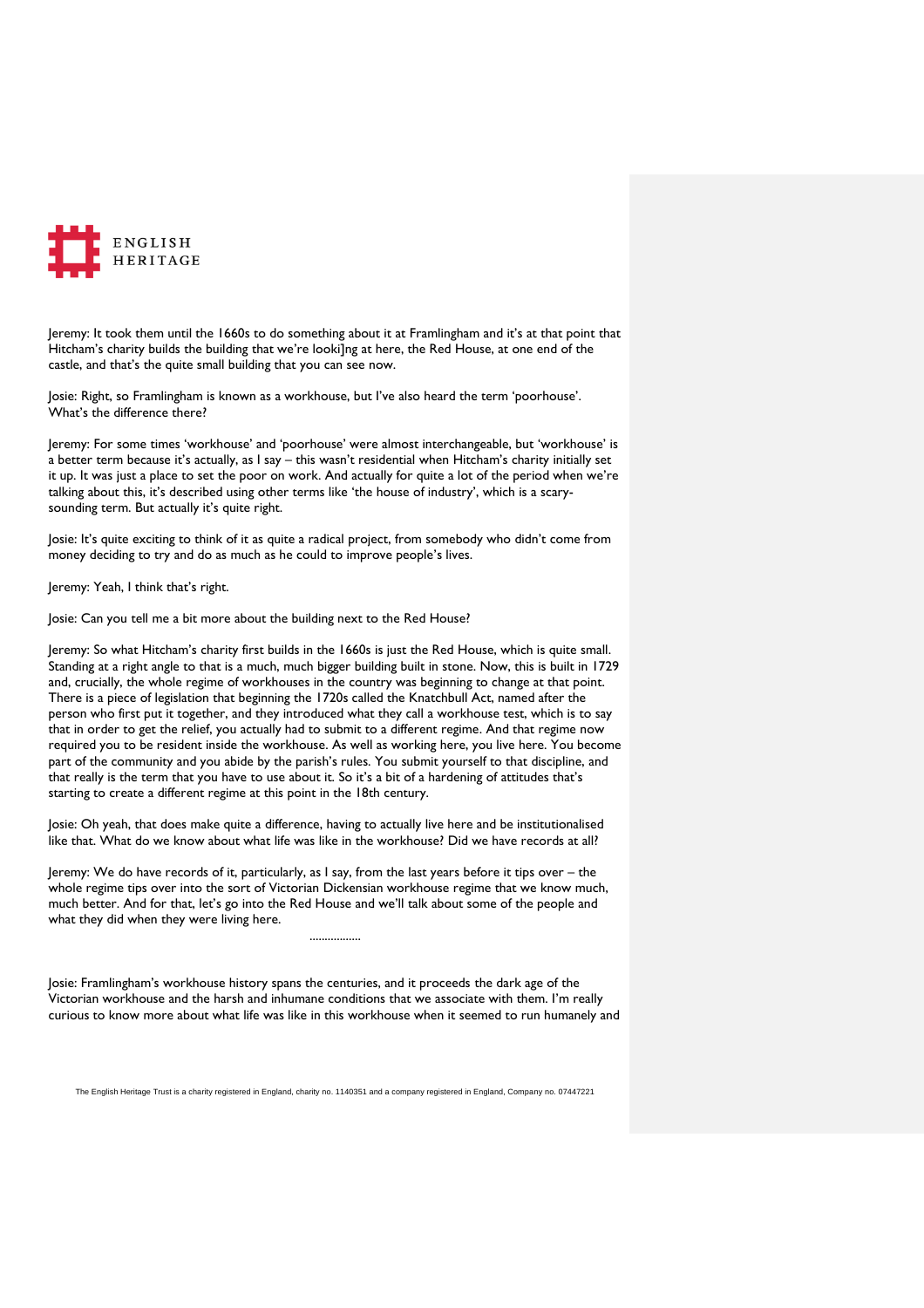

almost at odds with what was to come later. So I'm hoping some of these records from its later history might give us some clues.

So at the moment I'm in the Red House office, which is the modern-day office for the castle. It's lunch time so people are coming and going, and I'm here with Anthony Wooding, who's a member of Framlingham Castle Volunteers. Hi, Anthony!

Anthony: Hello there!

Josie: Nice to meet you. How did you come to be involved with researching the workhouse here?

Anthony: I'm a tour guide volunteer at Framlingham Castle, have been for a couple of years after a long career in law, and I've returned to my love of history. We started to develop a research project, and that is, essentially, we know such a lot about the famous and powerful people of Framlingham, but we don't know much about the people, the ordinary people who lived in the workhouse environment. We've looked at those pauper records and we want to then expand that by genealogical research.

Josie: So, Anthony, can I ask what clues have you uncovered in your research?

Anthony: Yes, certainly. We've found out various things that people did before they came and after they left. So for example we have James Gooding, who's committed to Ipswich jail. And we have a serial offender as well, in 1831, who was discharged for breaking the flower house window – that's Jeremiah Larger. He was sent to prison for 21 days' hard labor. And it appears of a further offence with someone called Richard Moore for stealing the reward box out of the long room – so the reward box, some kind of payment for doing good things, he's gone and stolen it.

Josie: Wow, this guy's a real rogue!

Anthony: At the other end of the scale, people were going in and out of service. Marianne Smith was discharged at the service of a Davey Rees, comes back in again, then goes out to service with another one, Mr Bing, and then comes in again and goes out to a Mr Cloak, and comes in again and goes out to Mr Samuel Goodwin.

Josie: Was that person someone who kept getting good references, but actually was very difficult to work with, or was that person someone who had a really bad run of bad luck with different employers? It just lends itself to so much speculation, doesn't it?

Anthony: Well, it's the fact that these admissions and readmissions were over a couple of months or so. You would have thought there would be a continuity of service, so I agree with you.

Josie: So sometimes it was a way for people, perhaps who had children and were finding it difficult to support them, to be able to kind of live their lives as well.

Anthony: Yeah, there were certainly people who came in with children, potentially pregnant when they came in. There's a lady, Harriet Pipe, who it seems that she was discharged and went to an asylum at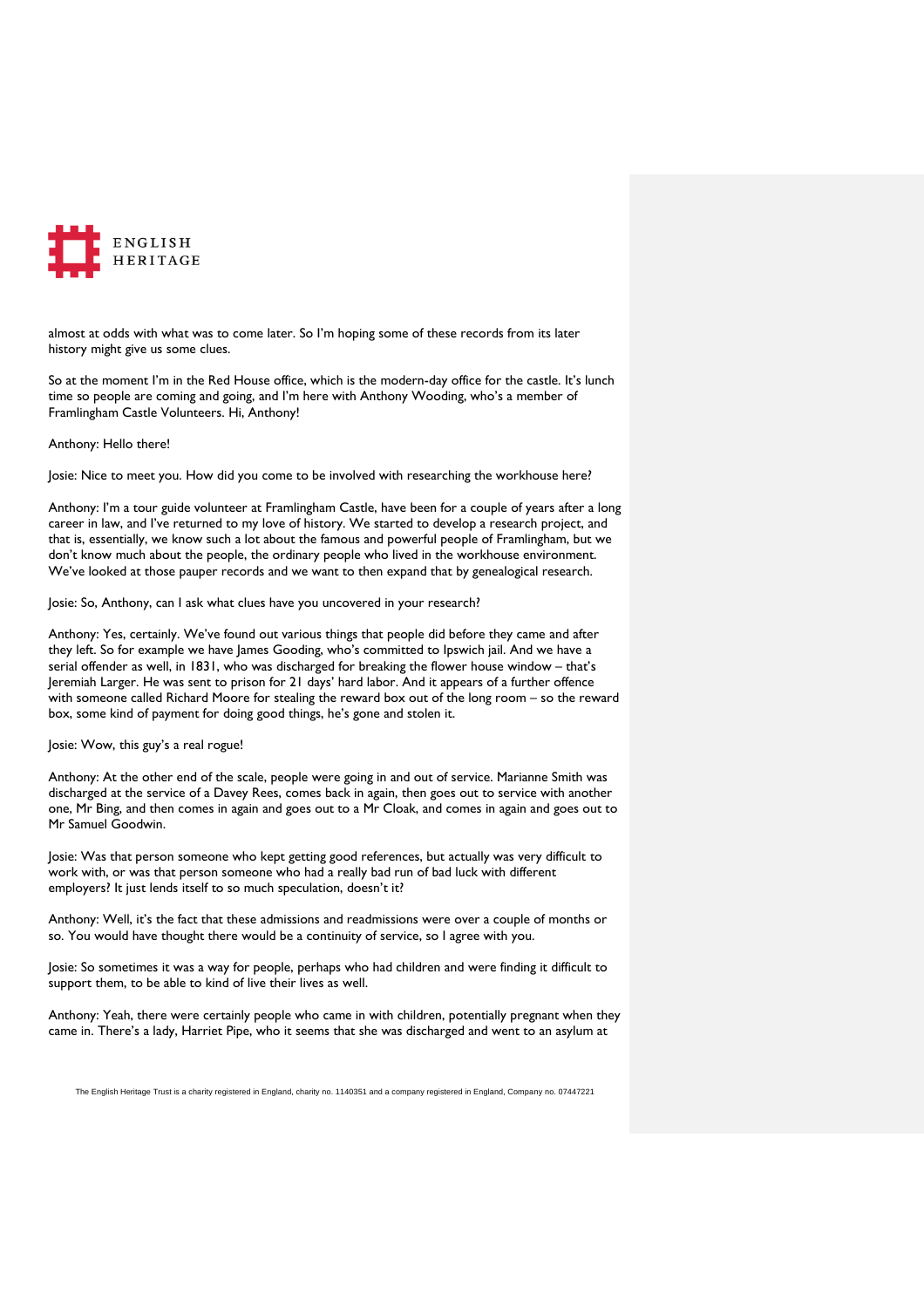

one point – Milton Asylum, which was a mental asylum – but also coming back again to Framlingham and her daughter was also born in the workhouse earlier on.

Josie: So you can sort of chart people's whole lives and family lives through the records.

Anthony: Yeah. Another example which is on the more positive side is a family called the Simpsons, who were eight of them in all, and they emigrated to America from here in1831.

Josie: Yeah, that is so interesting. Maybe somebody sponsored them?

Anthony: But these are names, you see – by genealogical research, we hope to be able to expand on this and see a bit more about them. So for instance, can we trace them in America? Some of the families in Framingham now are related to people who were in the workhouse. We haven't interviewed anyone specifically, but the names do crop up.

Josie: That's so completely connecting with the modern village.

### Anthony: Yeah.

Jeremy: I think the brilliant thing about this document – and Anthony's just picked up on it and so have you – is that in each sort of two-liner, there's obviously a short story in there waiting to be written. The one about the bad boys and girls, I always do find quite interesting because living in the workhouse was to submit yourself to the parish's discipline, and there are some people that clearly couldn't do that. So, for example, in the inventory, in the committee room there were three pairs of handcuffs. Some people who misbehaved got locked up. And there is a quite sinister-looking space that we now use as the broom cupboard at the bottom of one of the spiral stairs. In 1834, a man called Green, a local historian, talks about this as being, as it were, a dungeon, the place where they put people in the cooler, as it were, to behave. But the most brilliant document, I think, of all of them is the one talking about the changes to the composition of the of the workhouse over individual periods of time. So you get who's come in, who's died, who's been born and, interestingly, who's run away. Mary Carter and Elizabeth Woodward – you know the film *Thelma & Louise*? I do tend to think about that, because clearly they keep running away, and they come back when they need to, and then they run away again! Submitting to the rules of the workhouse very clearly didn't work perfectly for them.

Josie: Yeah. Well, it makes perfect sense because, you know, people want to live their own lives and they want to have self-determination. I can totally understand how having to live in this sort of very disciplined, very structured environment like that would just be suffocating for some people.

Jeremy: It would, and I think there's something else that's going on as well. I think that, to the people of Framlingham, the inmates of the workhouse were a fairly dispensable bit of short-term labour. And sometimes I think that people are going off to these households, and then they don't need them anymore so back into the workhouse they come, and then suddenly enough they do need them again so out they go. And I think there's there's a little bit of that as well, that they are, as it were, not entirely in charge of their own destiny.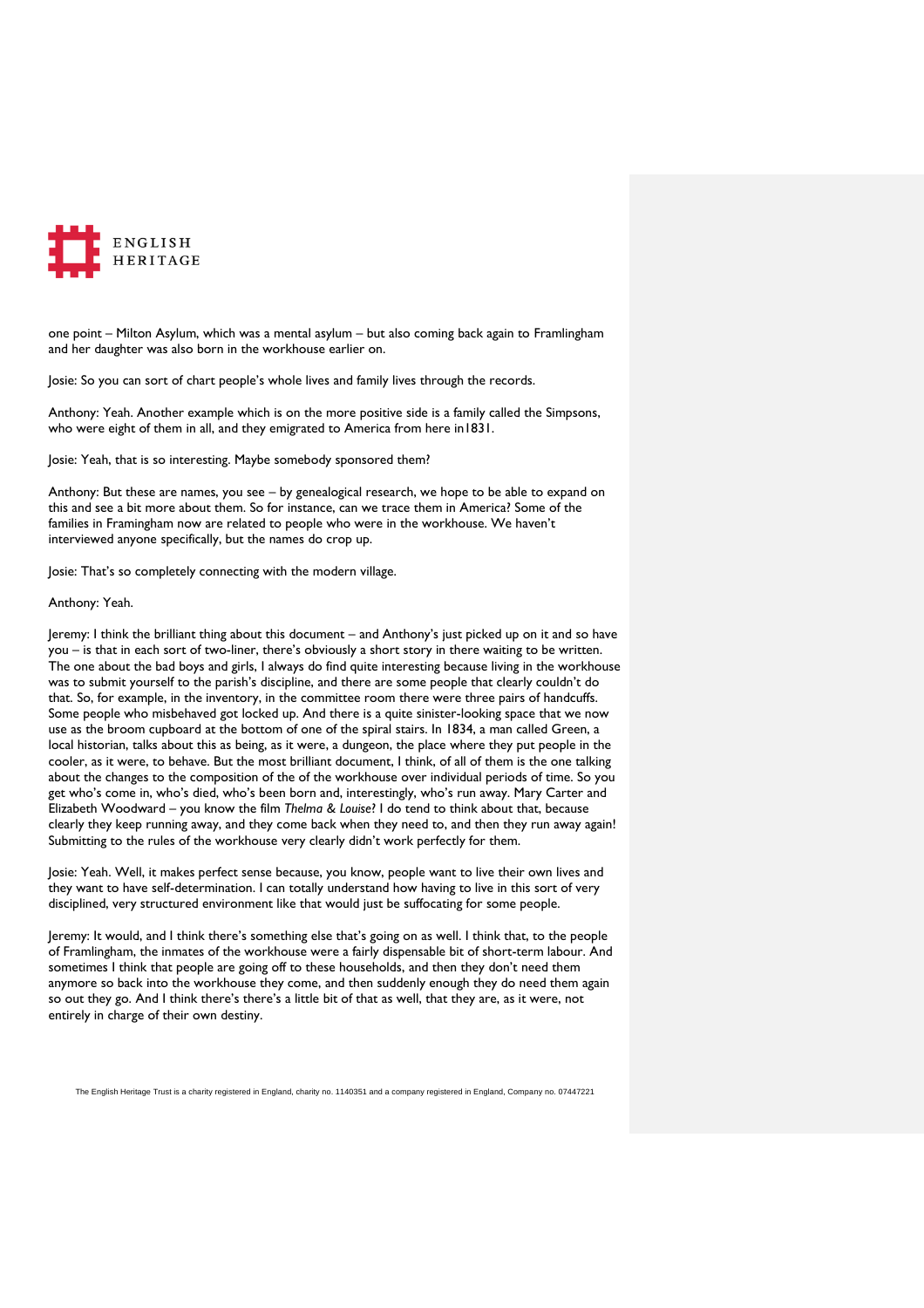

Josie: Yeah.

Jeremy: That in its way actually starts to feel quite sinister, because it feels like exploitation.

Josie: Yeah, that's what I was going to say.

Jeremy: Of very powerless people.

Josie: Anthony, you've got access to an account book from the workhouse from 1824. What kind of insight was that able to give you about daily life in the workhouse?

Anthony: Well, there are accounts there relating to the drink and the food. So the entries cover seven days and 27 people. It references 13 stone of flour, five pounds of beef, three pounds of mutton, one stone eight pounds of pork, one pound of Derby cheese, 20 barrels and four gallons of beer. For 27 people, it wasn't much by way of food when you divide it between them, but a hell of a lot of drink! In fact there's not much of a vegetable in there.

Jeremy: No, but I suspect they're actually growing the vegetables locally. I don't think they'd need to bother.

Anthony: Yeah, so they wouldn't need to. They'd get them all from the local supply.

Jeremy: The question everyone always asks is what was Christmas Day like in the workhouse, and the answer is we don't really know, but what we do know is that more was spent on food and drink for that. In one week, the normal regime – three pounds eighteen shillings, nine and three-quarter pence – that goes up to five pounds 17 shillings, four and a half pence at Christmas.

Josie: Oh, that's not bad!

Jeremy: It's a bit better!

Josie: Well, at least there was cheese and milk and beef and things like this. That at least feels like something of a diet. It doesn't feel kind of, like, oats and water and nothing.

Jeremy: Yeah, because we are conditioned to think of *Oliver Twist*…

Josie: Yeah!

Jeremy: And, you know, the gruel and the picking of oakum and all that other kind of thing. And it's really important to not go too far about that because the regime in Framlingham, it's not like that. That's the workhouse regime that comes afterwards.

Josie: How was money earned or generated at the workhouse?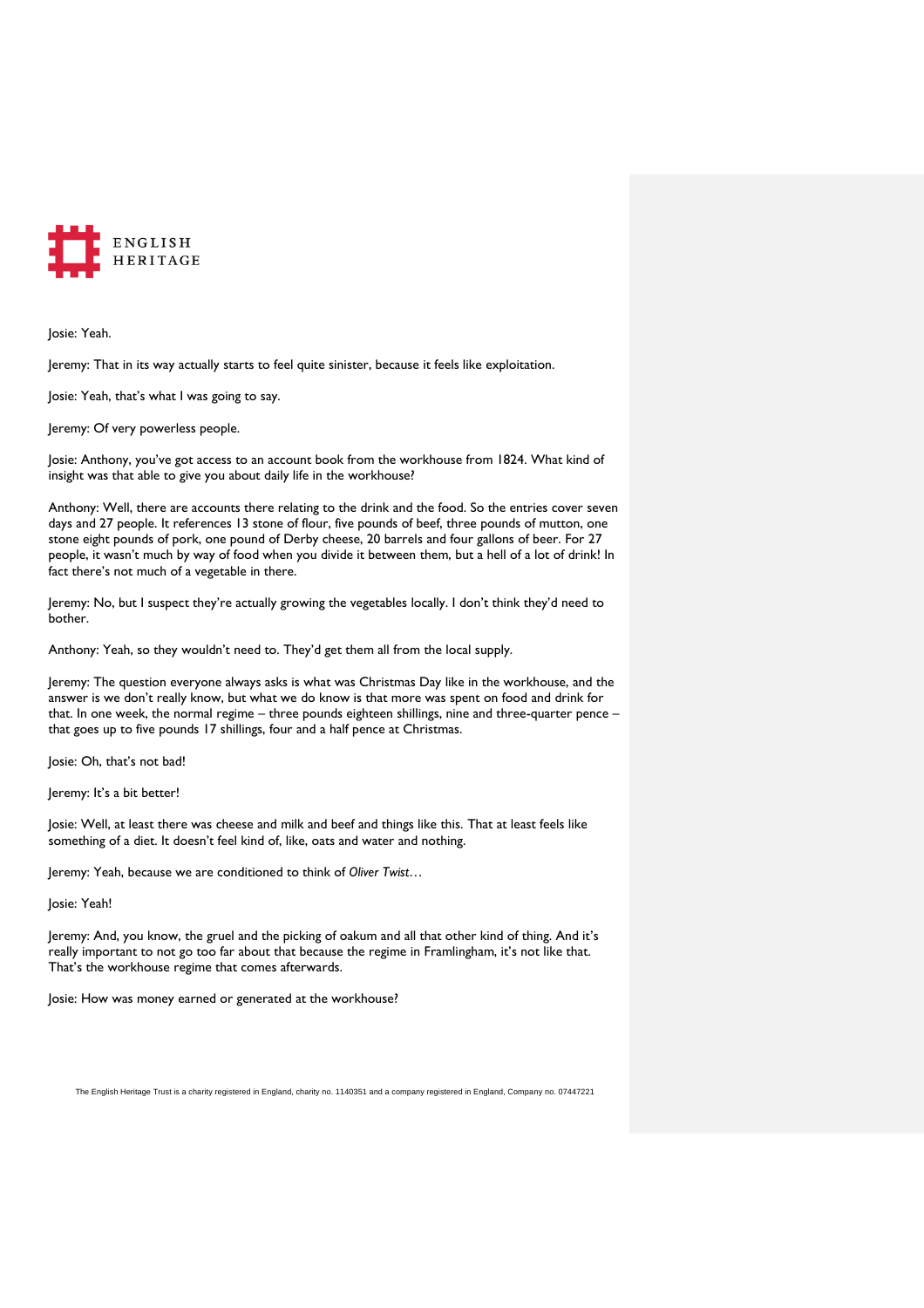

Jeremy: Well, there are some documents that do talk about this, but there's – you know, I don't know enough to know. There's a bit of a mystery. But there's an account that talks about the earnings of paupers in Framlingham workhouse and it runs through how much they're making per day. So on March the 29th 1817, Thomas Mallows does six days' work at seven pence, generating three shillings and sixpence. Thomas Bruning, five days at 8 pence. Different amounts because there are children involved as well and, you know, there's less. So five children, they're not named – one day at four pence each. Five children, one and a half days at four pence each. And it's sort of heart-breaking to me, but also quite telling. There's obviously a disabled child who's in here, who's only known as Cripple Reed. Now, he is the child of adults that are also in the community. He only earns pennies for jobs done, so small things around the place. But the thing about this is you are supposed to be productive. What I do not know is the money that is generated by their work, whether they get to keep it or whether it has to go into the pot for the running of the of the establishment, and I'd love to know more.

Josie: Well, also, it to me is such a difference if you're working and then you keep the money that you earn. That to me feels like a more dignified and a more…

Jeremy: Yeah, it's progress, isn't it? That you're starting to work your way out of your own situation.

Josie: Yes, exactly. Whereas if you're having to put all the money straight back in, you're essentially just trapped in that place.

Jeremy: Yeah.

Josie: So how and when did things change for the workhouse system?

Jeremy: Everything changes with the 1834 Act and the quotation from the report that was leading to it: 'Each union was to have its own union house which we run in such a way as to be less desirable than the residence of an independent labour of the lower class.

Josie: So it's literally saying this must be worse.

Jeremy: Yeah. Certainly prior to this, there was outdoor relief as well. So people were coming to the workhouse to receive some kind of subsistence payment, even though they weren't actually providing work within the structure or indeed staying here. Jeremy Paxman's ancestors were receiving outdoor relief – that was on the programme *Who Do You Think You Are?* because he's researched it back. And it changes in 1834 with that report and then the act.

Josie: The more I hear about life at the workhouse in Framlingham, the more I realised that, in this particular example at least, it's not exactly what I'd initially imagined a workhouse would be like. But I keep hearing about how this all changed when the new poor law, the 1834 Poor Law, was introduced. And I need to find out more about how this changed the whole system of workhouses and why they were changing attitudes to poor, and what was driving that change. I've stepped into the ground floor

.................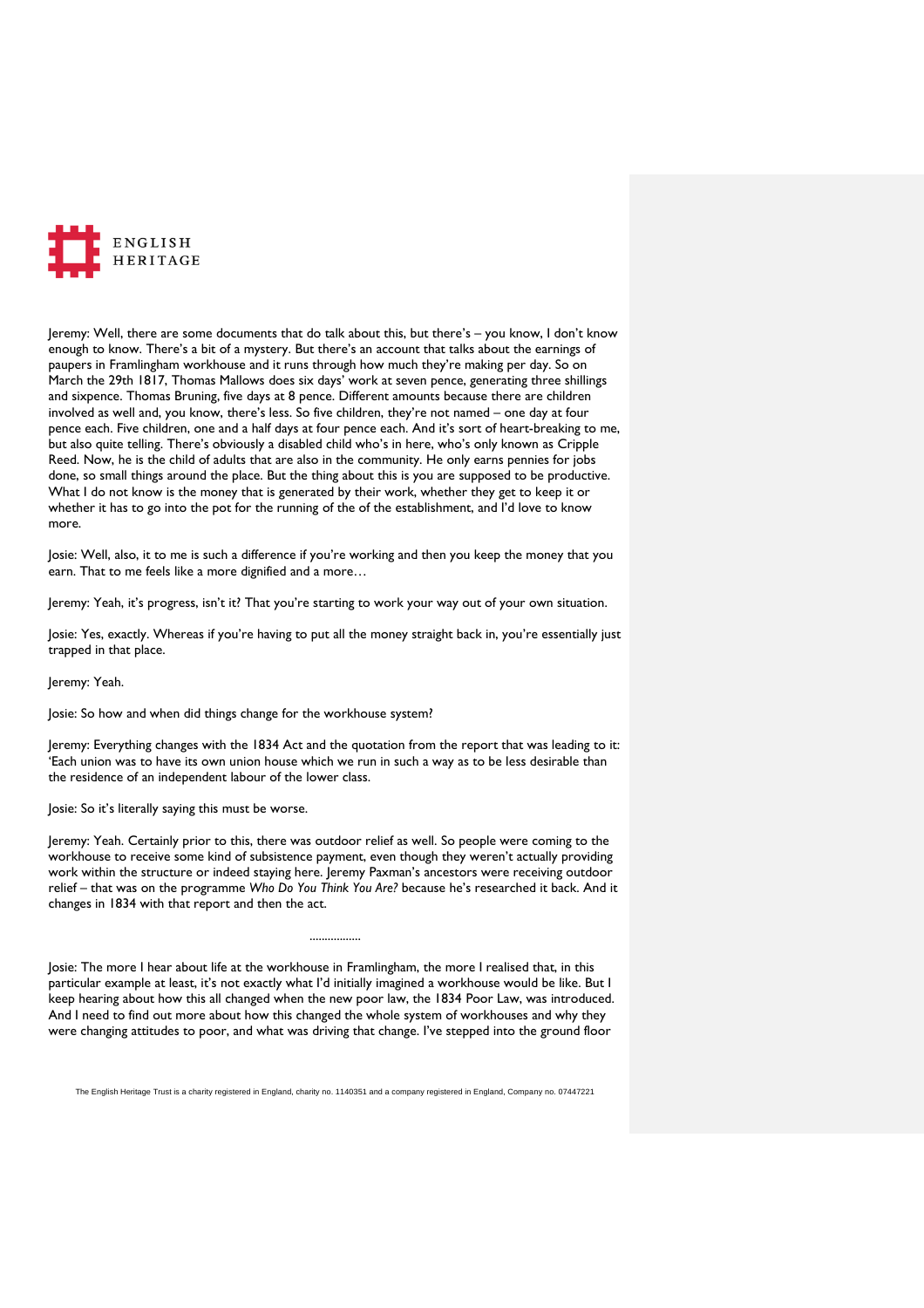

of the workhouse building and it's an extraordinary shift in the modern day because it's the café, it's the shop, so people are having cups of tea and pieces of cake and looking at history books in this building that we know had a completely different life before. One of the things that's interesting is there's at least three different types of window, because there were these different eras in the building's history. So you get some impression of what it used to be like, but at the same time it's a really unusual thing because the modern world has just completely taken over as well. And it's in this space that I'm here to meet workhouse historian, Peter Higginbotham. Peter, it's really nice to meet you.

### Peter: Likewise!

Josie: I know that the Poor Laws were revised in 1834. Can you tell me a bit about what led up to that and also what that change meant?

Peter: So from the 1780s onwards, the cost of looking after the poor went up and up, and particularly the handouts – the sort of non-workhouse bit of the system – and the Napoleonic Wars made things even worse. There was a bit of a slump. And the Corn Laws, which we all learned about it school, in 1815 pushed up the price of bread, essentially. It restricted cheap grain imports. So the cost of looking after the poor was going up and the number of the poor people wanting looking after, also going up. So eventually in 1832 the government appointed a royal commission, which in 1834 proposed some major changes to how the poor were looked after. And at the root of that was going to be the workhouse and this idea of a workhouse test – that if you were able-bodied, the only way you would be looked after from now on would be in the workhouse. And the workhouse would be a very unattractive option, was the idea, and no more handouts, was going to be the situation. There's also lots of reports that workhouses were being a bit laxly run, a lot of corruption in the system. For example, in some workhouses you got situations like poor claimants will be given a voucher to spend at a local shop. And the catch was that the local shop was run by the brother-in-law of the official giving up the voucher.

Josie: Which, I should say, feels really – there are so many modern examples of similar things like that, you know, corruption within people lining their pockets in similar ways.

Peter: Because there's so much money sloshing through this system. From 1834 onward, we had a new national uniform, strictly-run, deterrent workhouse-based system, was the idea. All these parishes doing their own things was going to be a thing of the past.

Josie: See, that to me just seems not only inhumane but also not necessarily acknowledging that there might be wider factors that had led to more people being unemployed and more people being desperate.

Peter: Yeah. Well, I think there was also a change in the attitude towards the poor up until that kind of time. The dominant attitude was that 'it's our Christian duty to help the poor'. But there was a growing feeling in certain circles that the poor are poor because of their own laziness, profligacy, young women are getting pregnant because they just assume the parish will take care of them. Things did change over the years. It's very easy, if you've read *Oliver Twist*, to think that picture you get of this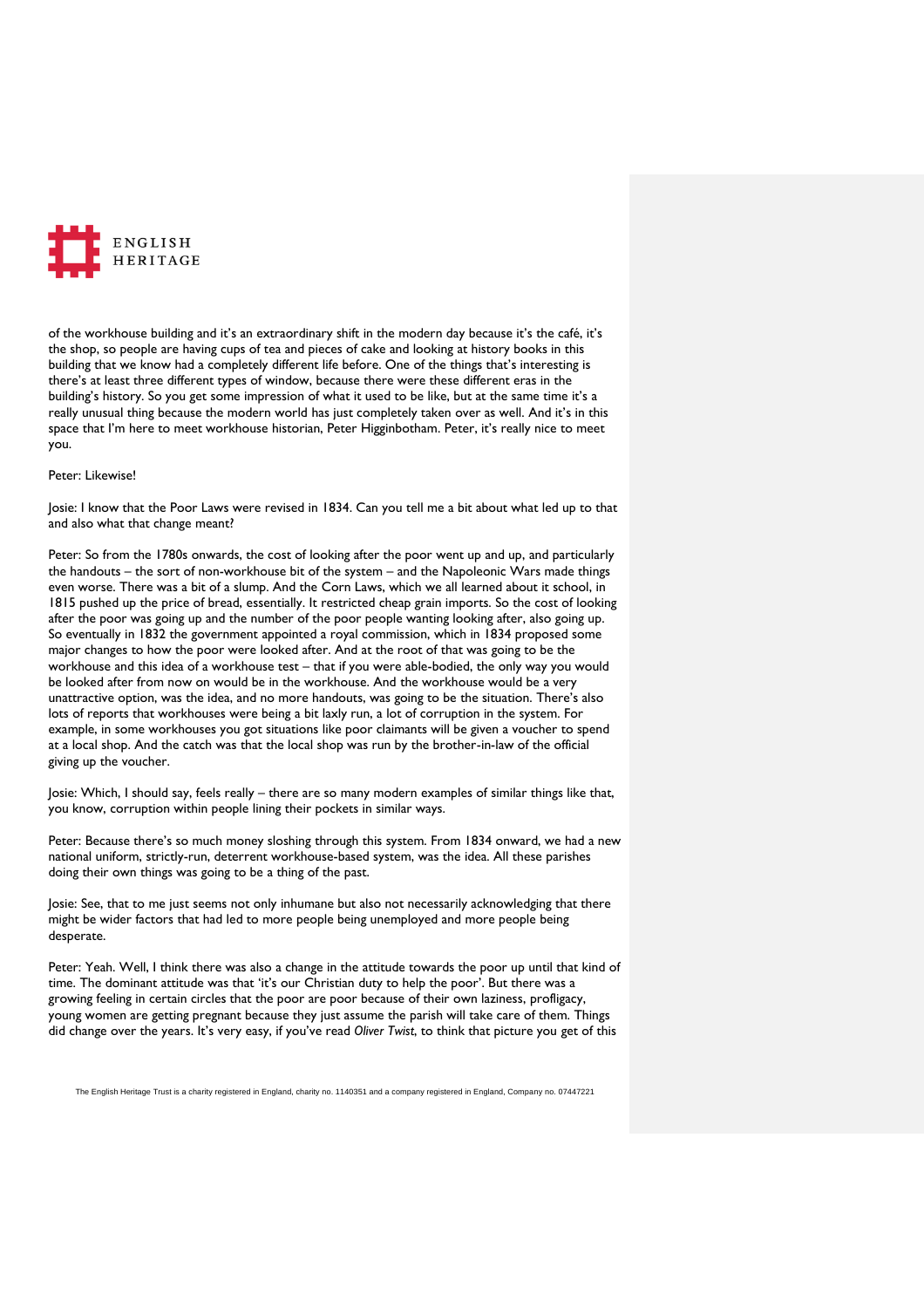

big, gloomy, cruel workhouse was how it always was. And that's, I think, unfair. And again, we hear stories of scandals. There's a particularly infamous scandal in 1845 at Andover, where the inmates were discovered to be fighting over some bones they were pounding as a work task. Now, it turned out they were being at they were being underfed and this caused a huge rumpus, that the poor were being so badly treated they resorted to fighting over little shreds of rotting meat on the bones. By the 1860s, '70s, '80s, most workhouses were full of the elderly, the chronic sick, mentally ill and so on, and the attitude began to soften again. So you began to get generous attitudes in terms of things like the food and the work and so on.

Josie: So it sort of ended up filling a gap that had been filled by the almshouses, or…

Peter: Yeah. By the 1890s workhouses were largely old people's institutions.

Josie: When were the last workhouses, when did they cease to exist?

Peter: There isn't a precise date. In 1930, local councils took over the running of the workhouses.

Josie: 1930!

Peter: Yeah, but between 1930 and 1938 most of them carried on, 'rebranded' I think is the word, as public assistance institutions.

Josie: Oh, so it sort of came into becoming more like nursing homes?

Peter: Yeah, that's 1948, When the NHS started and the welfare state arrived. Most former workhouses either became NHS institutions, hospitals – geriatric hospitals – or they were retained by local councils as old people's homes. The workhouse was the welfare system of its day. It had its ups and downs and a bit of a trough in that from a modern perspective – that was the 1830s, '40s and '50s – but you always have to compare it against what it was like on the outside. And for a lot of people in the mid Victorian times, life outside the workhouse was pretty grim.

Josie: It reflects the wider society, doesn't it? So the more compassionate the wider society or the more stable the wider society, the more compassionate and stable the safety net is going to be.

Peter: Yeah.

Josie: And then, similarly, the harder things are, the worse it's going to be.

Peter: Yeah, if you think about back in 1600 or whenever it was, the problem that authorities were faced with is 'how do we help the poorest people, deter freeloaders and keep the bill under control for doing that?' And that's exactly the same today.

.................